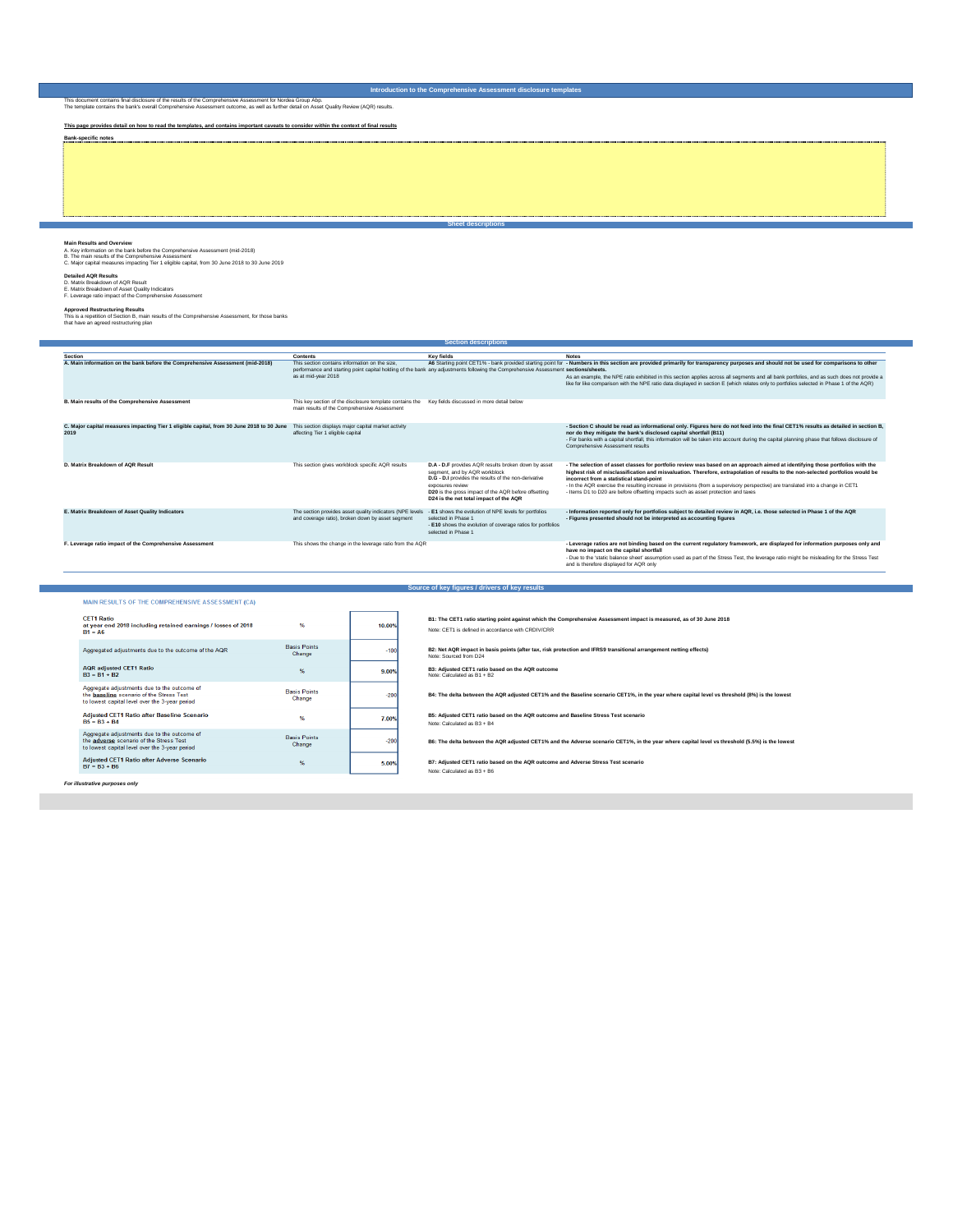### **B MAIN RESULTS OF THE COMPREHENSIVE ASSESSMENT (CA)**

|      | <b>Capital Shortfall</b>                       | Basis Points <sup>2</sup> | Mill. EUR |
|------|------------------------------------------------|---------------------------|-----------|
| B8   | to threshold of 8% for AQR adjusted CET1 Ratio |                           | 0.00      |
| B9   | to threshold of 8% in Baseline Scenario        |                           | 0.00      |
| B10. | to threshold of 5.5% in Adverse Scenario       |                           | 0.00      |

- B8 0 0.00 to threshold of 8% for AQR adjusted CET1 Ratio
- 
- B10 0 0.00 to threshold of 5.5% in Adverse Scenario
- **Aggregated Capital Shortfall of the Comprehensive Assessment**

### **B7 = B3 + B6**

### **Capital Shortfall**



Footnotes

### **1 Main Results and Overview**

### **A MAIN INFORMATION ON THE BANK BEFORE THE COMPREHENSIVE ASSESSMENT (30.06.2018)**

| <b>B1</b>      | <b>CET1 Ratio</b><br>at mid-year 2018, including retained earnings / losses of year to 30.06.2018<br>$B1 = A6$                                   | %                             | 14.99% |
|----------------|--------------------------------------------------------------------------------------------------------------------------------------------------|-------------------------------|--------|
| <b>B2</b>      | Aggregated adjustments due to the outcome of the AQR                                                                                             | <b>Basis Points</b><br>Change | $-104$ |
| <b>B3</b>      | <b>AQR adjusted CET1 Ratio</b><br>$B3 = B1 + B2$                                                                                                 | $\frac{0}{0}$                 | 13.95% |
| <b>B4</b>      | Aggregate adjustments due to the outcome of<br>the <b>baseline</b> scenario of the Stress Test<br>to lowest capital level over the 3-year period | <b>Basis Points</b><br>Change | 26     |
| B <sub>5</sub> | <b>Adjusted CET1 Ratio after Baseline Scenario</b><br>$B5 = B3 + B4$                                                                             | $\frac{0}{0}$                 | 14.21% |
| <b>B6</b>      | Aggregate adjustments due to the outcome of<br>the adverse scenario of the Stress Test<br>to lowest capital level over the 3-year period         | <b>Basis Points</b><br>Change | $-472$ |
| <b>B7</b>      | <b>Adjusted CET1 Ratio after Adverse Scenario</b><br>$R7 - R3 + R6$                                                                              | $\frac{0}{0}$                 | 9.23%  |

1. NPE definition in line with the EBA definition set forth in the EBA final draft ITS on supervisory reporting on forbearance and non-performing exposures under Article 99(4) of Regulation (EU) No 575/2013. Note that all exposures classified as 'Stage 3' under the IFRS 9 impairment model are considered NPE for the purposes of CA following the above definition.

|                |                                                                                                  |           | 30.06.2018 |
|----------------|--------------------------------------------------------------------------------------------------|-----------|------------|
| A <sub>1</sub> | Total Assets (based on prudential scope of consolidation)                                        | Mill. EUR | 530,302.54 |
| A2             | Net (+) Profit/ (-) Loss of 12 months to 30.06.2018 (based on prudential scope of consolidation) | Mill. EUR | 3,259.67   |
| A3             | Common Equity Tier 1 Capital<br>according to CRDIV/CRR definition                                | Mill. EUR | 24,359.45  |
| A4             | Total risk exposure<br>according to CRDIV/CRR definition                                         | Mill. EUR | 162,547.14 |
| A <sub>5</sub> | Total exposure measure according to Article 429 CRR<br>"Leverage exposure"                       | Mill. EUR | 548,943.58 |
| A6             | CET1 ratio<br>according to CRDIV/CRR definition<br>$A6 = A3 / A4$                                | $\%$      | 14.99%     |
| A <sub>9</sub> | Leverage ratio                                                                                   | %         | 4.95%      |
| A10            | Non-performing exposure <sup>1</sup> ratio                                                       | $\%$      | 1.82%      |
| A11            | Coverage ratio for non-performing exposure <sup>1</sup>                                          | $\%$      | 27.42%     |
| A12            | Level 3 instruments on total assets                                                              | %         | 0.40%      |

2. RWA used corresponds to relevant scenario in worst case year of the stress test horizon

# **2018 COMPREHENSIVE ASSESSMENT OUTCOME**

| <b>ECB PUBLIC</b> |  |  |
|-------------------|--|--|

**NAME OF THE ENTITY EINDEA** FINDEA **Nordea Group Abp**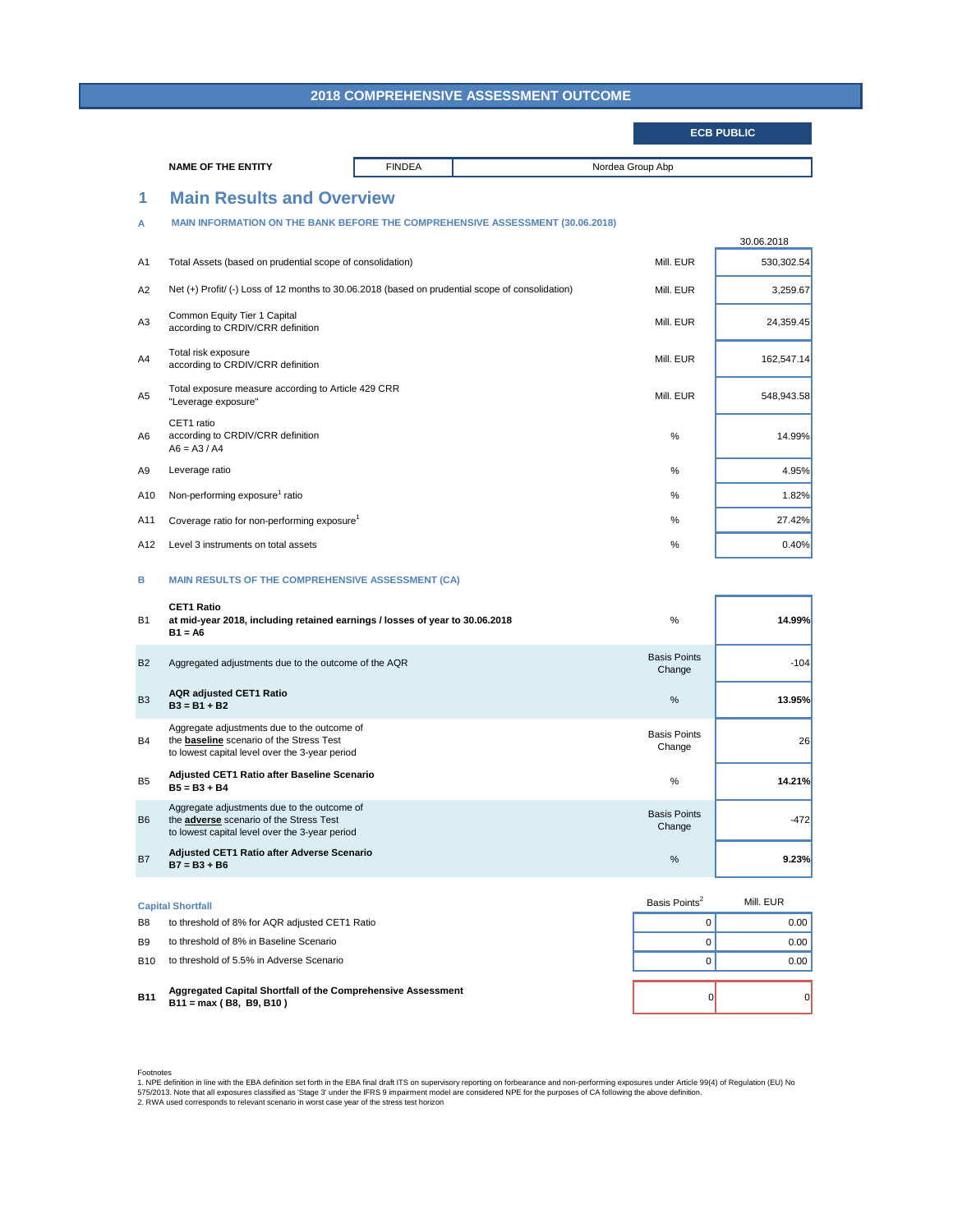1. Excludes any of the below capital measures already reflected in the CET1 starting point (A6)

|                | <b>Issuance of CET1 Instruments</b>                                                          | <b>Impact on Common Equity Tier 1</b><br><b>Million EUR</b> |
|----------------|----------------------------------------------------------------------------------------------|-------------------------------------------------------------|
| C <sub>1</sub> | Raising of capital instruments eligible as CET1 capital                                      | n/a                                                         |
| C <sub>2</sub> | Repayment of CET1 capital, buybacks                                                          | n/a                                                         |
| C <sub>3</sub> | Conversion to CET1 of hybrid instruments<br>becoming effective between January and June 2019 | n/a                                                         |
|                | <b>Net issuance of Additional Tier 1 Instruments</b>                                         | <b>Impact on Additional Tier 1</b><br><b>Million EUR</b>    |
| C <sub>4</sub> | with a trigger at or above 5.5% and below 6%                                                 | n/a                                                         |
| C <sub>5</sub> | with a trigger at or above 6% and below 7%                                                   | n/a                                                         |
| C <sub>6</sub> | with a trigger at or above 7%                                                                | n/a                                                         |
|                | <b>Fines/Litigation costs</b>                                                                | <b>Million EUR</b>                                          |
| C7             | Incurred fines/litigation costs from January to June 2019 (net of provisions)                | n/a                                                         |

### **C MAJOR CAPITAL MEASURES IMPACTING TIER 1 ELIGIBLE CAPITAL FROM 30 JUNE 2018 TO 30 JUNE 20191**

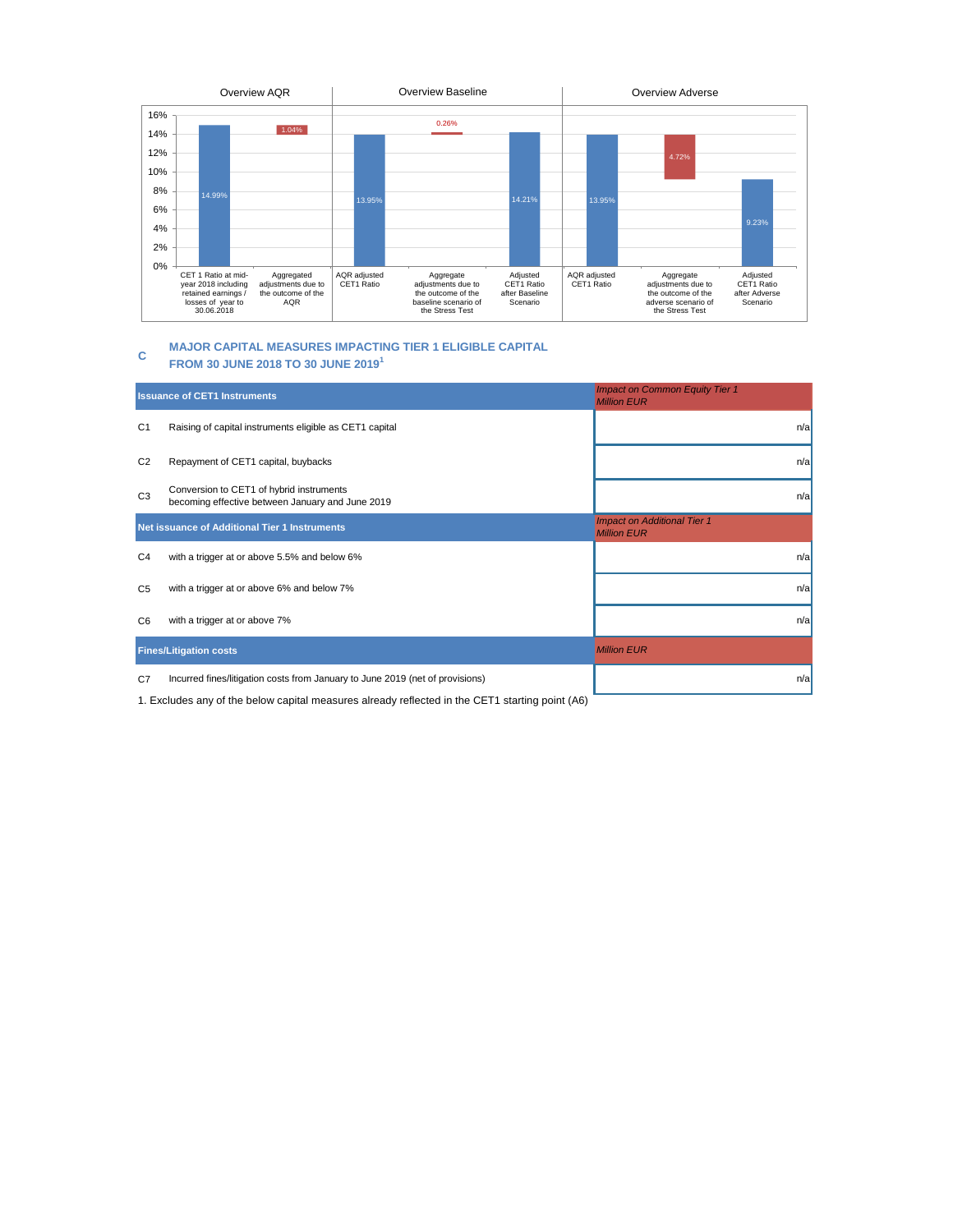# **2. Detailed AQR Results**

# **D. Matrix Breakdown of AQR Result (B2)**

D24 Net total impact of AQR results on CET1 ratio 4 *Please refer to Definitions and Explanations sheet* D24 = D20 + (D21 + D22 + D23)

 $-104$   $-1,689$ 

# D10 **Additional information on portfolios with largest adjustments accounting for (at least) 30% of total banking book AQR adjustment:**

|     | Asset Class | Geography |                                                                   |  |
|-----|-------------|-----------|-------------------------------------------------------------------|--|
| 1/d |             | n/a       |                                                                   |  |
|     |             |           | ,,,,,,,,,,,,,,,,,,,,,,                                            |  |
|     |             |           | ,,,,,,,,,,,,,,,,,,,,,,<br><i>VIIIIIIIIIIIIIIIIIIIIIIIIIIIIIII</i> |  |

D20 Gross impact on capital

D21 Offsetting impact due to risk protection <sup>3</sup>

D22 Offsetting tax impact

D23 Offsetting IFRS9 transitional arrangement impact

| D J                                                              |          |  |  |  |  |  |
|------------------------------------------------------------------|----------|--|--|--|--|--|
| Total impact on CET1 based on<br>adjustments outlined in D.A-D.I |          |  |  |  |  |  |
| Basis points <sup>2</sup><br>Mill. EUR                           |          |  |  |  |  |  |
| $-137$                                                           | $-2,231$ |  |  |  |  |  |
| n/a                                                              | n/a      |  |  |  |  |  |
| 27                                                               | 43.      |  |  |  |  |  |
| n/a                                                              |          |  |  |  |  |  |
|                                                                  |          |  |  |  |  |  |

| sions<br>sions<br>sions<br><b>AQR</b> breakdown<br>capital<br>findings<br>tting<br>.<br>2<br>5<br>$\overline{\delta}$<br>review<br>selected<br>$\Omega$<br>$\Omega$<br>collective<br>Risk RWA<br>ear 2018<br>$\mathbf{\mathbf{\mathbf{\mathsf{H}}}}$<br>Asset class breakdown<br>$\mathbf{c}$<br>$\overline{4}$<br>ய<br>ď<br>nts<br>due to collect<br>provisioning r<br>$\overline{a}$<br>S<br>S<br>$\overline{\phantom{0}}$<br>$\omega$<br>Portfolio <sup>4</sup><br>in Phase 1<br>stm<br>stm<br>ecti<br>Impact<br>before a<br>effects<br>mid-yea<br>菜<br>$\mathbf{c}$<br>edit<br>Adjus<br>ιέμ<br>Adju<br>proje<br>$du$ e<br>$\epsilon$<br>5.<br>⋖<br>Points<br>oints<br>Points<br>Points<br>EUR<br>$\widetilde{\mathbb{E}}$<br>EUR<br>S<br>% of RWA<br>Ш<br>Basis<br>Basis<br>$\frac{5}{3}$<br>Basis<br>selected<br>Mill.<br>Mill.<br>≣<br>$\overline{\overline{\textbf{z}}}$<br>.<br>Bã<br>in Phase 1<br>Units of Measurement Mill. EUR<br>788<br>11<br>176<br>$-123$<br>$-2,000$<br>94,299<br>81%<br>48<br>64<br>1,037<br>D <sub>1</sub><br><b>Total credit exposure</b><br>Sovereigns and Supranational non-governmental organisations<br>1,903<br>0%<br>$\mathbf 0$<br>D <sub>2</sub><br>$\Omega$<br>$\mathbf{0}$<br>ΟI<br>$-5$<br>4,392<br>85%<br>$\Omega$<br>5<br>D <sub>3</sub><br><b>Institutions</b><br>$\overline{0}$<br>$\Omega$<br>31<br>506<br>$-31$<br>$-506$<br>25,066<br>85%<br>D4<br>Retail<br>thereof SME<br>D <sub>5</sub><br>1,577<br>0%<br>0<br>0<br>0<br>99%<br>124<br>$-124$<br>12,025<br>-8<br>thereof Residential Real Estate (RRE)<br>D6<br>83%<br>23<br>381<br>$-23$<br>$-381$<br>thereof Other Retail<br>11,463<br>D7<br>55,373<br>81%<br>742<br>174<br>33<br>531<br>$-89$<br>$-1,446$<br>46<br>11<br>D <sub>8</sub><br><b>Corporates</b><br>87%<br>6,717<br>$\Omega$<br>$\overline{0}$<br>D <sub>9</sub><br>$\Omega$<br><b>Other Assets</b><br>$\Omega$<br>2<br>40<br>$-3$<br>D99 $1$<br><b>Securitisations</b><br>847<br>100%<br>$-43$<br>2<br>$\Omega$ |  | D.A | D.B | D.C | D.D | D.E | D.F |
|-----------------------------------------------------------------------------------------------------------------------------------------------------------------------------------------------------------------------------------------------------------------------------------------------------------------------------------------------------------------------------------------------------------------------------------------------------------------------------------------------------------------------------------------------------------------------------------------------------------------------------------------------------------------------------------------------------------------------------------------------------------------------------------------------------------------------------------------------------------------------------------------------------------------------------------------------------------------------------------------------------------------------------------------------------------------------------------------------------------------------------------------------------------------------------------------------------------------------------------------------------------------------------------------------------------------------------------------------------------------------------------------------------------------------------------------------------------------------------------------------------------------------------------------------------------------------------------------------------------------------------------------------------------------------------------------------------------------------------------------------------------------------------------------------------------------------------------------------------------------------------------------------------------------------------------------------------------------------------------------|--|-----|-----|-----|-----|-----|-----|
|                                                                                                                                                                                                                                                                                                                                                                                                                                                                                                                                                                                                                                                                                                                                                                                                                                                                                                                                                                                                                                                                                                                                                                                                                                                                                                                                                                                                                                                                                                                                                                                                                                                                                                                                                                                                                                                                                                                                                                                         |  |     |     |     |     |     |     |
|                                                                                                                                                                                                                                                                                                                                                                                                                                                                                                                                                                                                                                                                                                                                                                                                                                                                                                                                                                                                                                                                                                                                                                                                                                                                                                                                                                                                                                                                                                                                                                                                                                                                                                                                                                                                                                                                                                                                                                                         |  |     |     |     |     |     |     |
|                                                                                                                                                                                                                                                                                                                                                                                                                                                                                                                                                                                                                                                                                                                                                                                                                                                                                                                                                                                                                                                                                                                                                                                                                                                                                                                                                                                                                                                                                                                                                                                                                                                                                                                                                                                                                                                                                                                                                                                         |  |     |     |     |     |     |     |
|                                                                                                                                                                                                                                                                                                                                                                                                                                                                                                                                                                                                                                                                                                                                                                                                                                                                                                                                                                                                                                                                                                                                                                                                                                                                                                                                                                                                                                                                                                                                                                                                                                                                                                                                                                                                                                                                                                                                                                                         |  |     |     |     |     |     |     |
|                                                                                                                                                                                                                                                                                                                                                                                                                                                                                                                                                                                                                                                                                                                                                                                                                                                                                                                                                                                                                                                                                                                                                                                                                                                                                                                                                                                                                                                                                                                                                                                                                                                                                                                                                                                                                                                                                                                                                                                         |  |     |     |     |     |     |     |
|                                                                                                                                                                                                                                                                                                                                                                                                                                                                                                                                                                                                                                                                                                                                                                                                                                                                                                                                                                                                                                                                                                                                                                                                                                                                                                                                                                                                                                                                                                                                                                                                                                                                                                                                                                                                                                                                                                                                                                                         |  |     |     |     |     |     |     |
|                                                                                                                                                                                                                                                                                                                                                                                                                                                                                                                                                                                                                                                                                                                                                                                                                                                                                                                                                                                                                                                                                                                                                                                                                                                                                                                                                                                                                                                                                                                                                                                                                                                                                                                                                                                                                                                                                                                                                                                         |  |     |     |     |     |     |     |
|                                                                                                                                                                                                                                                                                                                                                                                                                                                                                                                                                                                                                                                                                                                                                                                                                                                                                                                                                                                                                                                                                                                                                                                                                                                                                                                                                                                                                                                                                                                                                                                                                                                                                                                                                                                                                                                                                                                                                                                         |  |     |     |     |     |     |     |
|                                                                                                                                                                                                                                                                                                                                                                                                                                                                                                                                                                                                                                                                                                                                                                                                                                                                                                                                                                                                                                                                                                                                                                                                                                                                                                                                                                                                                                                                                                                                                                                                                                                                                                                                                                                                                                                                                                                                                                                         |  |     |     |     |     |     |     |
|                                                                                                                                                                                                                                                                                                                                                                                                                                                                                                                                                                                                                                                                                                                                                                                                                                                                                                                                                                                                                                                                                                                                                                                                                                                                                                                                                                                                                                                                                                                                                                                                                                                                                                                                                                                                                                                                                                                                                                                         |  |     |     |     |     |     |     |
|                                                                                                                                                                                                                                                                                                                                                                                                                                                                                                                                                                                                                                                                                                                                                                                                                                                                                                                                                                                                                                                                                                                                                                                                                                                                                                                                                                                                                                                                                                                                                                                                                                                                                                                                                                                                                                                                                                                                                                                         |  |     |     |     |     |     |     |
|                                                                                                                                                                                                                                                                                                                                                                                                                                                                                                                                                                                                                                                                                                                                                                                                                                                                                                                                                                                                                                                                                                                                                                                                                                                                                                                                                                                                                                                                                                                                                                                                                                                                                                                                                                                                                                                                                                                                                                                         |  |     |     |     |     |     |     |

### **Note:**

. The selection of asset classes for portfolio review was based on an approach aimed at identifying portfolios with the highest risk of misclassification. Therefore, extrapolation of results to the non-selected portfolios

• The columns D.C to D.F include (but are not limited to) any impacts on provisioning associated with the reclassification (from a supervisory perspective) of exposures across stages of the IFRS 9 impairment model.

|                 |                                              |                                                 | D.G                                      | D.H                      | D.1                                             |           |
|-----------------|----------------------------------------------|-------------------------------------------------|------------------------------------------|--------------------------|-------------------------------------------------|-----------|
|                 |                                              |                                                 | Portfolio size<br><b>Carrying Amount</b> | Portfolio selection      | Impact on CET1 before any offsetting<br>effects |           |
|                 |                                              | Units of Measurement                            | Mill. EUR                                | % selected in<br>Phase 1 | Basis points                                    | Mill. EUR |
| D11             | <b>CVA</b>                                   |                                                 |                                          |                          |                                                 |           |
| D <sub>12</sub> | <b>Fair Value review</b>                     |                                                 |                                          |                          | $-14$                                           | $-231$    |
| D <sub>13</sub> | Non derivative exposures review              | Please refer to Definitions and Explanations si | 222,004                                  | 30%                      | $-13$                                           | $-210$    |
| D <sub>14</sub> | Bonds                                        |                                                 | 63,034                                   | 23%                      | 0                                               | -6        |
| D <sub>15</sub> | Securitisations                              |                                                 | 761                                      | 0%                       | O                                               | 0         |
| D <sub>16</sub> | Loans                                        |                                                 | 138,773                                  | 38%                      | $-13$                                           | $-204$    |
| D <sub>17</sub> | Equity (Investment in PE and Participations) |                                                 | 5,126                                    | 0%                       | 0                                               | 0         |
| D <sub>18</sub> | Investment Properties / Real Estate / Other  |                                                 | 14,309                                   | 0%                       | 0                                               | 0         |
| D <sub>19</sub> | <b>Derivatives Model Review</b>              |                                                 | 89,377                                   | 99%                      | -1                                              | $-21$     |

• In the AQR exercise the resulting increase in provisions (from a supervisory perspective) are translated into a change in CET1 capital.

• Items D1 to D20 are before offsetting impacts such as asset protection, taxes and IFRS9 transitional arrangements.

• Basis points are calculated using total risk exposure from Section A4.

• For the interpretation of the detailed results the interested reader may refer to the AQR manual outlining the methodology: https://www.bankingsupervision.europa.eu/ecb/pub/pdf/ssm.assetqualityreviewmanual201806.en.pdf

# **2018 COMPREHENSIVE ASSESSMENT OUTCOME**

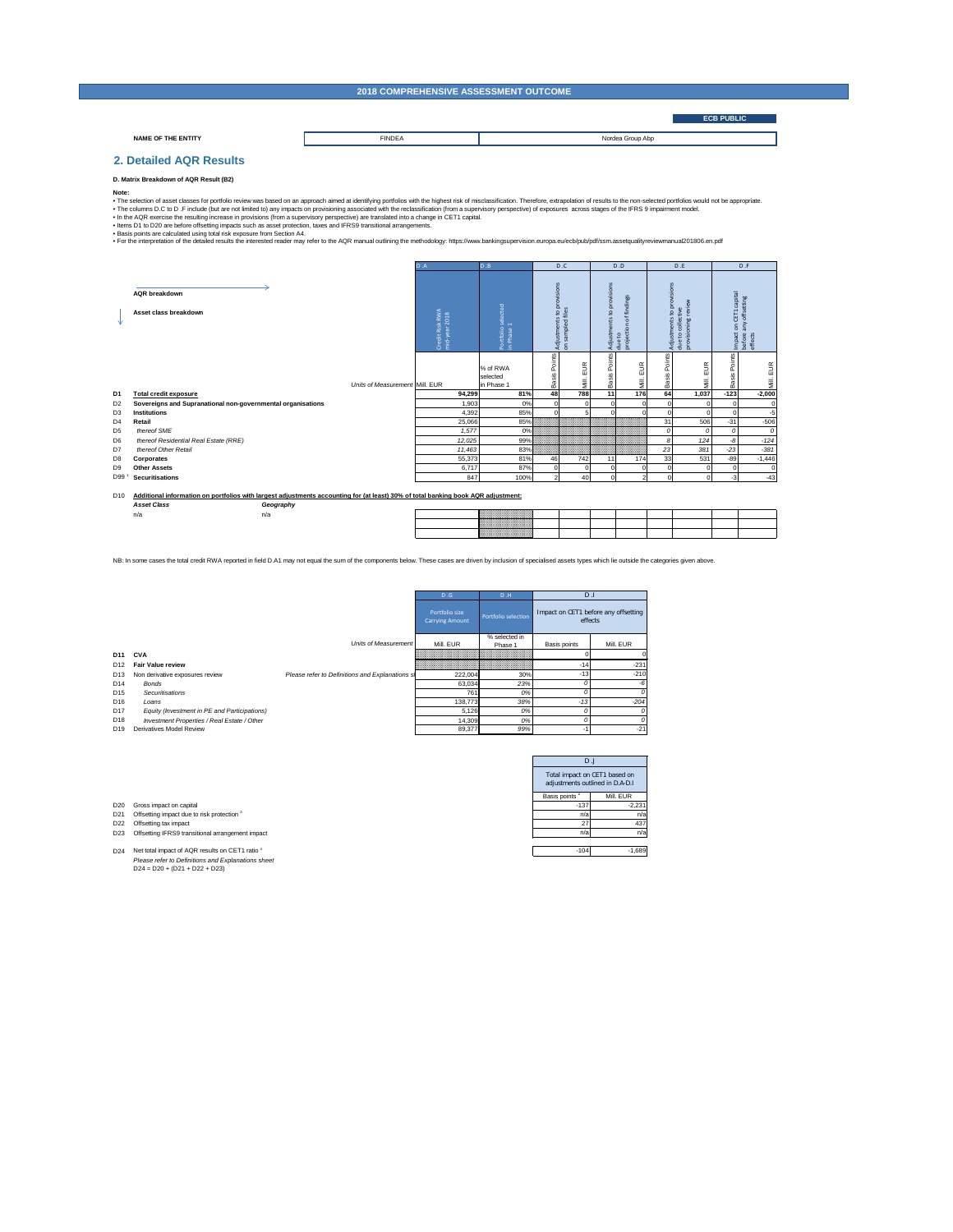# **E. Matrix Breakdown of Asset Quality Indicators**

# *Information reported only for portfolios subject to detailed review in AQR*

**Asset quality indicators**

# **Non-Performing Exposure Ratio**

- **E1 Total credit exposure**
- **E2 Sovereigns and Supranational non-governmental organisations**
- **E3 Institutions**
- **E4 Retail**
- **E5** *thereof SME*
- **E6** *thereof Residential Real Estate (RRE)*
- **E7** *thereof Other Retail*
- **E8 Corporates**
- **E9 Other Assets**

# **F. LEVERAGE RATIO IMPACT OF THE COMPREHENSIVE ASSESSMENT**

| F1             | Leverage Ratio at mid-year 2018<br>Please refer to Definitions and Explanations sheet     | %                   | 4.95% |
|----------------|-------------------------------------------------------------------------------------------|---------------------|-------|
|                | $F1 = A9$                                                                                 |                     |       |
| F <sub>2</sub> | Aggregated adjustments to Leverage Ratio due to the outcome of the AQR<br>$F2 = D24 / A5$ | <b>Basis Points</b> | -31   |
| F <sub>3</sub> | AQR adjusted Leverage Ratio<br>$F3 = F1 + F2$                                             | %                   | 4.64% |

# Footnotes

1 Porfolio containing loans covered by a synthetic securitisation transaction

2 Basis point impact due to CET1 capital adjustments

3 No risk protection reported since portfolio covered by synthetic securitisation reviewed separately (also see

footnote 1)

4 Net of €105MM IRB Shortfall recorded by the bank in the stress test submission

### **Note:**

• Note that the leverage ratio is calculated based on the COMMISSION DELEGATED REGULATION (EU) 2015/62 of 10 October 2014 amending Regulation (EU) No 575/2013 of the European Parliament and of the Council

|                 |                                                                                                                                                                                                                                                                       |                         | E.E                                                                                                           | E.F                                                                                          | E.G                                                                                                                              | E.H                                                                                                                                                            | E.1                                                               | E.J                                                            |
|-----------------|-----------------------------------------------------------------------------------------------------------------------------------------------------------------------------------------------------------------------------------------------------------------------|-------------------------|---------------------------------------------------------------------------------------------------------------|----------------------------------------------------------------------------------------------|----------------------------------------------------------------------------------------------------------------------------------|----------------------------------------------------------------------------------------------------------------------------------------------------------------|-------------------------------------------------------------------|----------------------------------------------------------------|
|                 | <b>Coverage Ratio</b><br>NB: Coverage ratios displayed in E.E - E.I cover only the exposure that was marked as non-performing<br>pre-AQR. Therefore exposures that were newly reclassified to NPE during the AQR are NOT included<br>in the calculation for E.E - E.I |                         | ΪĒ<br>ăg<br>់ទី<br>്ധ<br>18<br>$\mathbf{S}$<br>$\circ$<br>$\mathbf{b}$<br>exposu<br>'ਰ<br>ratio<br>$\ddot{=}$ | යි<br>to the<br>rming<br><u>م</u><br>due<br>$\overline{4}$<br>Change<br>credit t<br>$\delta$ | က္ကိ<br>$\omega$<br>rming<br>岩<br>⇇<br>$\overline{5}$<br>ڝ<br>$\frac{1}{2}$ is<br>$\sigma$<br>tio<br>Change<br>project<br>on non | exposures<br>review<br>ngo<br>sioni<br>forming<br>the<br>$\overline{S}$<br>$\omega$<br>$\overline{a}$<br>ਰੋ<br>non-pe<br>tiv<br>Change<br>colled<br>$\epsilon$ | NPE<br>$\frac{1}{\alpha}$<br>₹<br>ъ<br>ist<br>'ਰੌ<br>AQR<br>ratio | durin<br>NPE<br>ssifie<br>$\tilde{a}$<br>ಾ<br>the<br>ပိ<br>ိုင |
|                 |                                                                                                                                                                                                                                                                       | Units of<br>Measurement | $\frac{0}{0}$                                                                                                 | %                                                                                            | %                                                                                                                                | $\%$                                                                                                                                                           | $\%$                                                              | %                                                              |
| E10             | <b>Total credit exposure</b>                                                                                                                                                                                                                                          |                         | 27.29%                                                                                                        | 7.91%                                                                                        | 2.60%                                                                                                                            | 5.19%                                                                                                                                                          | 42.98%                                                            | 15.01%                                                         |
| E11             | Sovereigns and Supranational non-governmental organisation                                                                                                                                                                                                            |                         |                                                                                                               |                                                                                              |                                                                                                                                  |                                                                                                                                                                |                                                                   |                                                                |
| E12             | <b>Institutions</b>                                                                                                                                                                                                                                                   |                         |                                                                                                               |                                                                                              |                                                                                                                                  |                                                                                                                                                                |                                                                   |                                                                |
| E13             | Retail                                                                                                                                                                                                                                                                |                         | 11.40%                                                                                                        |                                                                                              |                                                                                                                                  | 17.81%                                                                                                                                                         | 29.21%                                                            | 13.97%                                                         |
| E14             | thereof SME                                                                                                                                                                                                                                                           |                         |                                                                                                               |                                                                                              |                                                                                                                                  |                                                                                                                                                                |                                                                   |                                                                |
| E <sub>15</sub> | thereof Residential Real Estate (RRE)                                                                                                                                                                                                                                 |                         | 6.43%                                                                                                         |                                                                                              |                                                                                                                                  | 7.54%                                                                                                                                                          | 13.97%                                                            | 13.97%                                                         |
| E16             | thereof Other Retail                                                                                                                                                                                                                                                  |                         | 17.57%                                                                                                        |                                                                                              |                                                                                                                                  | 31.63%                                                                                                                                                         | 49.20%                                                            |                                                                |
| E17             | <b>Corporates</b>                                                                                                                                                                                                                                                     |                         | 34.01%                                                                                                        | 11.38%                                                                                       | 3.74%                                                                                                                            |                                                                                                                                                                | 49.13%                                                            | 15.03%                                                         |
| E18             | <b>Other Assets</b>                                                                                                                                                                                                                                                   |                         |                                                                                                               |                                                                                              |                                                                                                                                  |                                                                                                                                                                |                                                                   |                                                                |

- 
- 
- 
- 
- 
- 

|                         | $\sf E$ .<br>A                        | E.B                                      | $\sf{E}$ .<br>C                              | $\sf E$ .<br>D                   |
|-------------------------|---------------------------------------|------------------------------------------|----------------------------------------------|----------------------------------|
|                         | Unadjusted NPE Level<br>mid-year 2018 | Changes due to the credit<br>file review | projection of findings<br>Changes due to the | <b>AQR-adjusted NPE</b><br>Level |
| Units of<br>Measurement | $\%$                                  | <b>Basis Points</b>                      | <b>Basis Points</b>                          | $\%$                             |
|                         | 2.27%                                 | 111                                      | 24                                           | 3.63%                            |
|                         |                                       |                                          |                                              |                                  |
|                         |                                       |                                          |                                              |                                  |
|                         | 1.18%                                 | 2                                        | 1                                            | 1.22%                            |
|                         |                                       |                                          |                                              |                                  |
|                         | 0.80%                                 | 3                                        | 2                                            | 0.85%                            |
|                         | 2.81%                                 |                                          |                                              | 2.81%                            |
|                         | 4.42%<br>281                          |                                          | 59                                           | 7.82%                            |
|                         |                                       |                                          |                                              |                                  |

. The selection of asset classes for portfolio review was based on an approach aimed at identifying those portfolios with the highest risk of misclassification. Therefore, extrapolation of results to the non-selected portf appropriate.

. Changes in non-performing exposure as a result of the AQR reflect reclassification of exposures (from a supervisory perspective) into stage 3 of the IFRS 9 impairment model (see Section 4.5.2, Asset Quality Review Phase

• It is not binding based on the current regulatory framework, is displayed for information purposes only and has no impact on the capital shortfall (B11).

• As the constant balance sheet assumption, which is applied in the Stress Test, might be misleading for the leverage ratio, the ratio is displayed for AQR only.

# **For information purposes only**

**Note:**